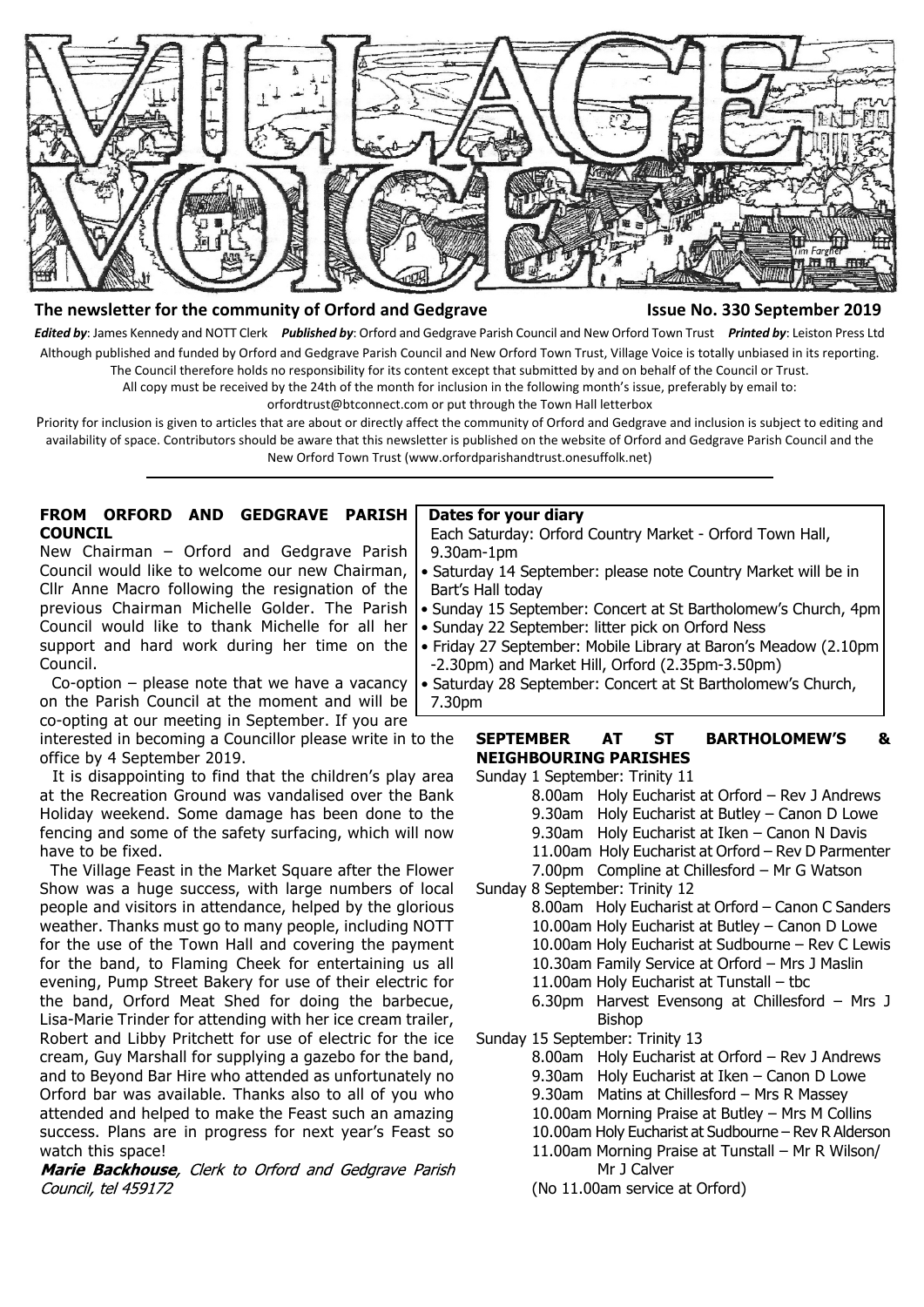Sunday 22 September: Trinity 14

- 8.00am Holy Eucharist at Orford Rev R Alderson
- 9.30am Holy Eucharist at Chillesford Rev R Alderson
- 10.00am Morning Praise/Harvest Festival at Sudbourne – Mr R Wisdom
- 11.00am All Age Harvest Holy Eucharist at Tunstall – Rev C Lewis

6.00pm Harvest Festival at Orford – Mr G Marshall Sunday 29 September: St Michael & All Angels

> 8.00am Holy Eucharist at Orford – Rev J Andrews 11.00am Holy Eucharist for Wilford Peninsula Team Ministry at Tunstall – Bishop Mike

## Jacki Maslin

## **SEPTEMBER AT ORFORD METHODIST CHURCH**

| Sunday 1 September  | 10.30am Stephen Caley            |
|---------------------|----------------------------------|
| Sunday 8 September  | 10.30am Service arranged locally |
| Sunday 15 September | <b>HARVEST FESTIVAL AND</b>      |
|                     | <b>THANKSGIVING</b>              |
|                     | 10.30am Stephen Caley -          |
|                     | <b>HARVEST LUNCH</b>             |
| Sunday 22 September | 10.30am Rev Martin Dawes -       |
|                     | <b>COMMUNION</b>                 |
| Sunday 29 September | 10.30am Rev Stephen Yelland      |
|                     | 4.30pm TEA TABLE SERVICE         |

 MONDAY'S TEA ROOM – open from 12 noon– 4pm – a great place to eat with a wide lunch menu and afternoon tea and cake too!

 WEDNESDAY LUNCH – served every week at 12.30pm - visitors welcome to this and Monday's Tea Room – however booking is essential for Wednesdays.

HARVEST FESTIVAL, Sunday 15 September – gifts for the display are welcome: flowers, produce, grocery. Don't forget the let us know in good time if you are staying for lunch.

 Our 29 September TEA TABLE Service is very informal with good food and fellowship  $-$  join us you are more than welcome!

 The 31st Annual Quay Service held on 4 August brought together a crowd of local friends and many from around our Circuit and other churches. Our Superintendent minister – Rev Derek Grimshaw was the invited preacher. Mr Charles Walker gave an amusing and knowledgeable account of the recent 'rescue' work of the Aldeburgh Lifeboat (we were pleased to have with us three members of the crew). Revs Martin & Stephen shared the service with a member of St Bart's reading the Gospel, and our friends from the Phoenix Brass provided music to accompany the hymns (they have done so for almost all our Quay Services). The collection for the RNLI (Aldeburgh Boat) amounted to £540, and all expenses are covered by The New Orford Town Trust's donation, St Bart's Church and the Methodist Church. Many friends took the opportunity for refreshments afterwards at our church. Again our thanks to all involved in helping the success of the evening. Next year's service will be held on Sunday 2 August (2020) supporting the RNMTDSF (Fishermen's Mission).

# **Stephen Caley**

## **ORFORD SPORTS AND RECREATION CLUB**

Events coming up at the club are:

- Thursday 12 September, Bike Meet Night from 6pm, burger and chips plus bar available (bike not essential)
- Friday 27 September, Bingo Night from 8pm And further forward
- Saturday 26 October, live music from 'Doctor and the Epics', 8 till late,

 …and don't forget club nights, Monday and Friday evenings 8.30pm onwards.

Mark Smy, OSRC Secretary, tel 450358

## **LITTER PICK ON ORFORD NESS**

A litter pick on Orford Ness has been arranged for Sunday 22 September 2019, to coincide with the Marine Conservation Society's Great British Beach Clean. Marine wildlife is under threat from the increasing amount of rubbish in our seas, so please do come and help to play a part in clearing this up. Participants should park in the Quay Street car park and make their way to the Quay, where people will be ferried over to the Ness from 10am, and National Trust staff will direct helpers from there. Bag holders and rubbish pickers will be provided, but please bring your own gloves if you wish. Please note that dogs are not allowed on the Ness, and there are very limited toilet facilities. Please do keep an eye on the weather forecast and come prepared!

 Those who live in Orford and Gedgrave and who are on the electoral roll here are entitled to a free annual parking permit for the Quay Street car park, so do contact the NOTT Clerk at the Town Hall (01394 459172) or the Quay Warden at the Harbour office if you need one. Other participants in the clean up can get a permit for the day from the National Trust staff.

Kara Reed, Clerk to New Orford Town Trust

# **FLOWER SHOW REFRESHMENTS**

Many thanks to everyone who kindly donated cakes for the refreshments at the Recreation Ground Pavilion. We raised £500 which will go towards maintenance at the Pavilion and the tennis courts. Thanks to my usual group of helpers: Mary, Nicola, Wendy, Margaret and Min. **Anne Macro** 

## **ORFORD GOOD NEIGHBOUR SCHEME**

Good Neighbour Schemes are supported by Community Action Suffolk. A scheme is a voluntary initiative run by a group of local residents who want to help the people in their locality to enjoy a better quality of life by offering them support with everyday tasks. This helps to build a stronger and more resilient community where people know each other and help out where needed. Tasks may include dog walking, transport to surgery and hospital appointments and befriending. In this area, successful schemes operate in Snape, Rendlesham, Hollesley and Wickham Market. It is likely that Orford would benefit from such a scheme, however this will only be possible if enough people offer to help. If you feel you could spare some time for this initiative or want to know more please contact Corinne on 450849 or Anne on 450741.

**Corinne Lusher**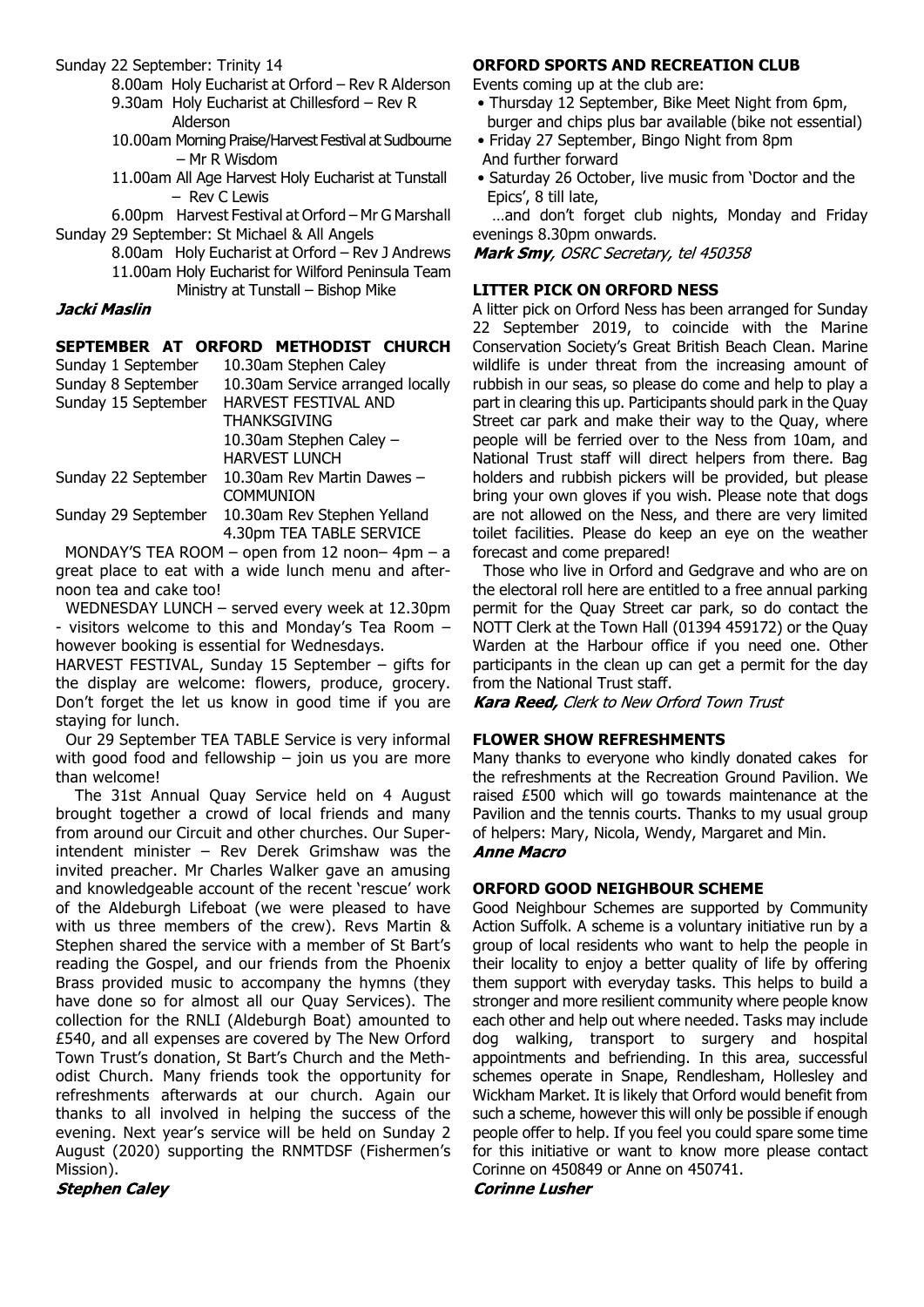## **CARPET BOWLS**

Carpet bowls is a game most people can play and is a good way of meeting other people and having a good time together. The clubs provide all the equipment, so all that has to be done is turn up on club evenings and play. No one has to be an expert player, so if you have never played before then you will be more than welcome to come and give it a try, when you will be helped to learn the game.

The details of the local clubs are as follows:

 ORFORD – Meet Tuesday evenings at 7.00pm in the Town Hall, recommencing 10 September with the season lasting until April. Matches are played on a regular basis throughout the season in the Heritage Coast League Division 1.

Contact: David Emeny Tel: 01394 450687

 SUDBOURNE – Meet Wednesday evenings at 7.00pm in the Village Hall, recommencing 4 September and playing through until the end of July. Only the occasional friendly matches are played.

 Contact: Terry Bugg Tel: 01394 450543 Email: gwenandterry@btinternet.com

#### **EVENTS AT ST BARTHOLOMEW'S, ORFORD**

Our ever popular Camerata Group, for the third year running will be practising on 14 and 15 September, and then giving a concert on Sunday 15 at 4pm. It will be publicised, but I do not know at this time what the price of tickets will be.

 On Saturday 28 September, the ever popular Cadenza Group will be performing - 12 singers in the Tudor period and madrigals. Tickets will be £8 if booked before the concert and £10 on the door. Doors open at 7pm with a licensed bar, performance at 7.30pm. This is in aid of the Organ Fund. Please call me for tickets.

Jacki Maslin, 01394 450799

#### **ORFORD TENNIS TOURNAMENTS 2019**

We had a beautiful day on Monday 12 August for the Ladies Doubles Tournament. Sadly we only had 5 competitors but we managed to organise a format where we all played each other, and the two with the highest points at the end won the cup and they were Diana Grayburn and Lyn Townsend. We hope more ladies will compete next year.

 This year the Mixed Doubles Tournament was scheduled for 14 August, but it proved to be a terribly wet and windy day. We therefore rearranged the event for Tuesday 20 August. There were six couples which meant that an order of play had to be drawn up by my husband John Grayburn, so that every couple could play each other. This involves each pair only sitting out for one game between each change of players with five games in each combination. As usual there was great competition and the final game was the decisive one and Jonathan Mullen and Kate O'Connor were the winners. We toasted their success with a glass of Pimms. Diana Paterson (Grayburn)

#### **RNLI IN ORFORD**

We organised the Street collection on 3 August at the Town Hall, Pump Street Bakery, Orford Stores and the Quay for the RNLI Lifeboat in Aldeburgh and this raised £453, which although a little less than last year was an excellent result. Many thanks to everyone who helped at the various positions.

 At the Flower Show my stall was again very popular and we took £544. I much appreciate all the enthusiasm I get annually from my regular shoppers and the help from the Aldeburgh shop in supplying the goods.

 Finally, the Sailing Club kindly gave us £100 which was half of the proceeds from the Boat Jumble at the Flower Show. Many thanks to them for this donation which added to the previous sums made a total of £1,097 towards the Lifeboat in Aldeburgh.

 This is a magnificent amount and I am very grateful for the support in Orford.

#### Diana Grayburn

#### **SUFFOLK MOBILE LIBRARY**

The mobile library comes to Orford every four weeks. It parks up at Barons Meadow from 2.10pm-2.30pm and in the Market Square from 2.35pm-3.50pm. Dates for this year are as follows: Friday 27 September

Friday 25 October Friday 22 November Friday 20 December

#### **ORFORD AND DISTRICT GARDENING CLUB**

The Flower Show, 24 August 2019

Our stall with the strap line 'Gardening for the Next 100 Years' was a great success and thank you so much to everyone who contributed to that in so many ways – by donating plants, vegetables, fruit, gardenalia, bunches of delightful flowers and by giving their time to be on the stall with the Committee so that we could speak with so many people who come to the show.

 We provided demonstrations, examples and information about aspects of what can be done with recycling and to be plastic free, composting, planting trees and wild flowers, bee keeping and water conservation. Our local Swift expert, Mark Linsley loaned us a swift box and some information to help saving swifts to go along with our bug houses.

 We were very pleased with the number of members, interested gardeners and potential gardeners who came to chat with us. We hope we inspired them with fresh ideas!The funds generated will be used towards the cost of our Bob Flowerdew 'No Work Gardening' up and coming event. This is at 3pm on Saturday afternoon, 9 November and you can buy tickets @ £12.50 for non-members at Orford Craft Centre.

 PLEASE SIGN UP NOW for membership @ half price for the remainder of the calendar year @ £7.50 and come to our events including Bob Flowerdew at the reduced membership fee of £7.50!

Events still to come in 2019 ...

- Wednesday afternoon, 2.30pm, 25 September, Clare Gardens 'the best in Suffolk' visit, wander around the garden, bulbs for sale. There will then be refreshments at Platform One Cafe in the award-winning country park when you can choose what you fancy.
- Thursday evening, 7.30pm, 3 October, Making the most of Autumn: late perennials planting, surprises for spring and preparing for winter – Susie, Owner of Katie's Garden Ipswich.